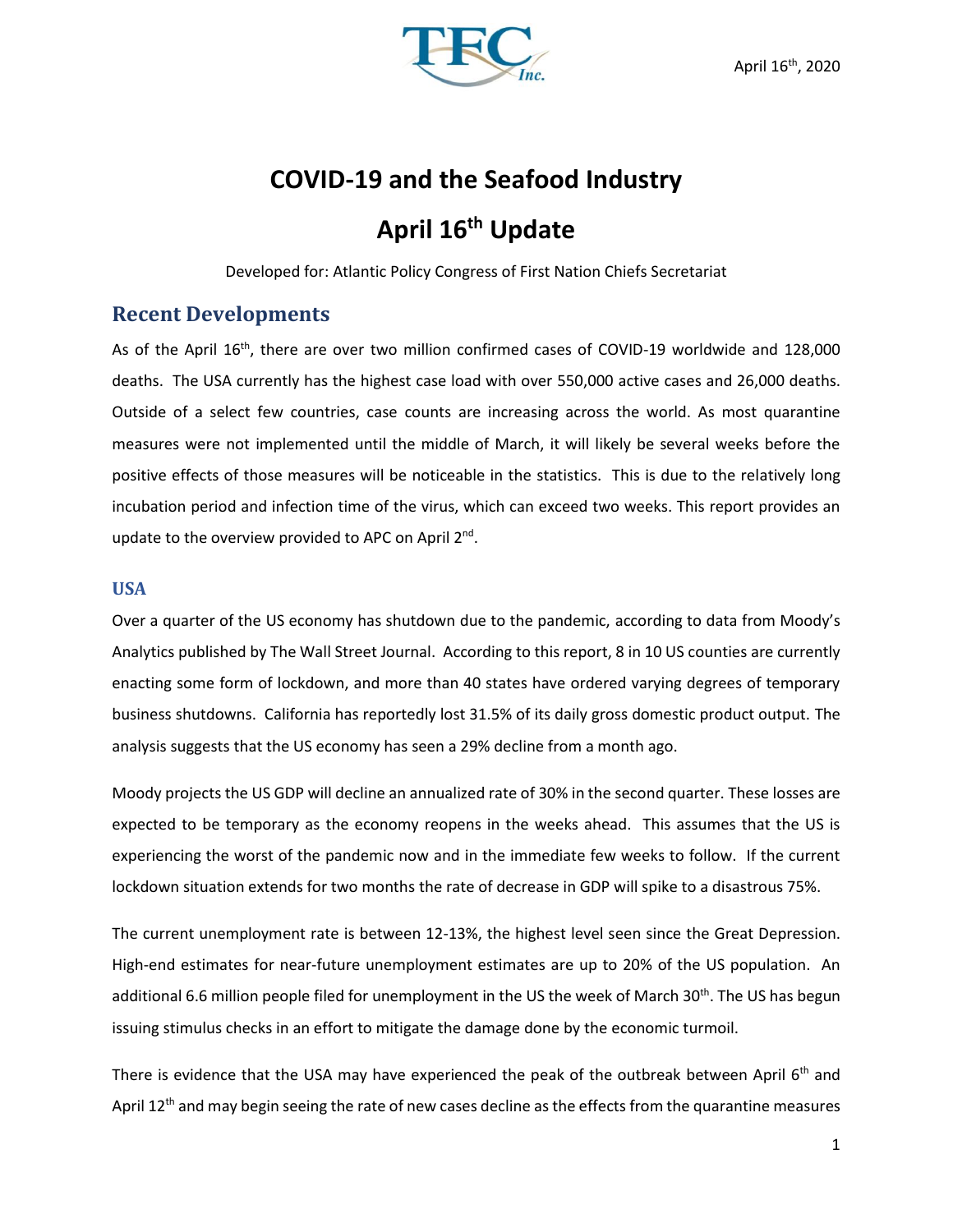

become visible. Northeastern US states have begun discussing gradual re-opening measures. Dr. Fauci, the head of the US Center for Disease Control, said that the economy in parts of the country could have "rolling reentry" in May.

#### **Canada**

Canada has reported 903 deaths from COVID-19 as of April 15<sup>th</sup>. This has surpassed projected "best-case" scenarios and the case load may end up being higher than originally projected. Estimates range from 10% of the Canadian population being infected by the virus to 84.5% if physical distancing measures are relaxed too soon.

The International Monetary Fund projects Canada's economy to contract by at least 6.2% this year. Six million Canadians have applied for emergency unemployment aid as of April 13. Canada's labour force pre-pandemic was 19.2 million workers. A drop of 6 million results in the true unemployment rate in Canada at over 35%.

Prime Minister Justin Trudeau has stated that there will be a phased-in approach to reopening Canada's economy. He stated that this was still weeks away, and that daily life might not completely return to prepandemic normality until a vaccine is developed. US-Canada travel restrictions are expected to remain in place for weeks to come.

Increasing numbers of seafood sector workers are advocating for fishing shutdowns. One lobster harvester explained that cruise ships and casinos, which buy "massive amounts" of product from crab and lobster harvesters, have shut down across the US. This has caused demand to collapse, and there is little demand for these ordinarily lucrative and highly demanded products. A small amount of seafood product is moving at reduced prices, often near fire sale price points, for use in retail and ready-to-cook meals. The Atlantic snow crab fisheries have been delayed until late April and early May, depending on the region. These delays are subject to extension. All inshore commercial fisheries in Newfoundland and Labrador have been delayed until after April 30<sup>th</sup>.

#### **China**

China is the first severely affected country to have halted the spread of the virus from non-travel related cases. The city of Wuhan, which is where the virus originated, has begun to open back up as quarantine restrictions have been lifted. The bus and subway systems in Wuhan have been reopened following their January 23<sup>rd</sup> closure. The final quarantine measures preventing people from leaving Wuhan ended April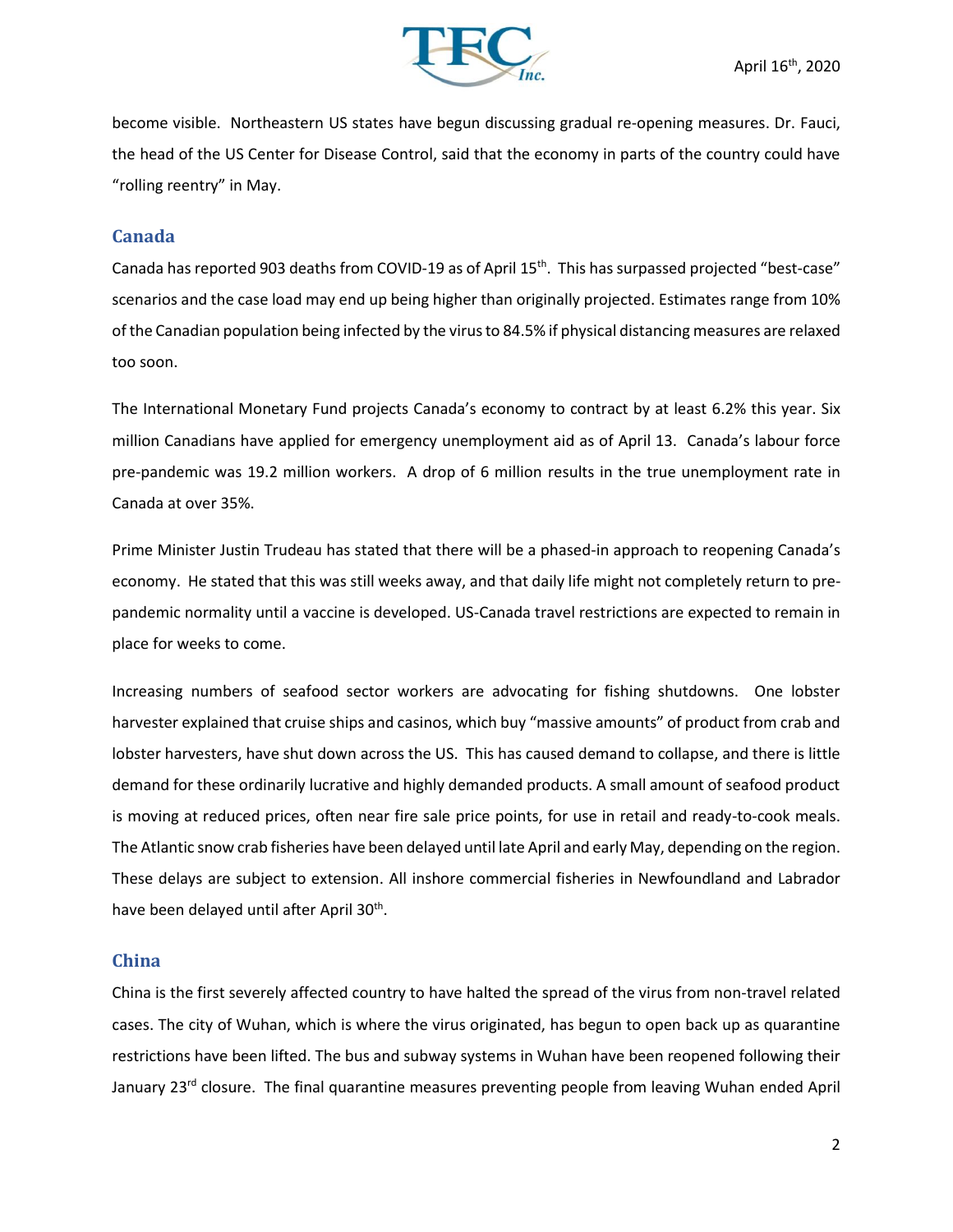

8<sup>th</sup>. While businesses are re-opening, customer traffic and consumer activity has been sparse due to lingering fears concerning the virus. Recently, China has been accused of providing fraudulent or incomplete data on the extent of the outbreak by US intelligence services. There is increasing international scrutiny directed towards the Chinese government over the apparent suppression of vitally important information. This has been described as China's "Chernobyl Moment", and may have long-lasting implications on international relations.

#### **EU**

Parts of the EU are very gradually beginning to ease lockdown measures. Spain and Austria allowed partial returns to work on April 14<sup>th</sup>, however France has extended lockdown measures until May 11<sup>th</sup> to combat the raging outbreak in that country. Spain reopened construction and manufacturing, while shops, bars, and public spaces remain closed until at least the 26<sup>th</sup> of April. Denmark reopened day care centers and schools for children in first to fifth grade on the 15<sup>th</sup>. The UK remains under lockdown due to severity of the situation there. Prime Minister Boris Johnson was admitted into intensive care with Coronavirus but has since begun recovering. Russian experts believe that the country may run out of hospital beds in the upcoming weeks, and President Putin may have to mobilize the army to address the crisis. Italy, so far the hardest hit European country in terms of death toll, has reopened some bookshops and children's clothing stores. New case rate in Italy has fallen to the lowest level since March  $13<sup>th</sup>$ .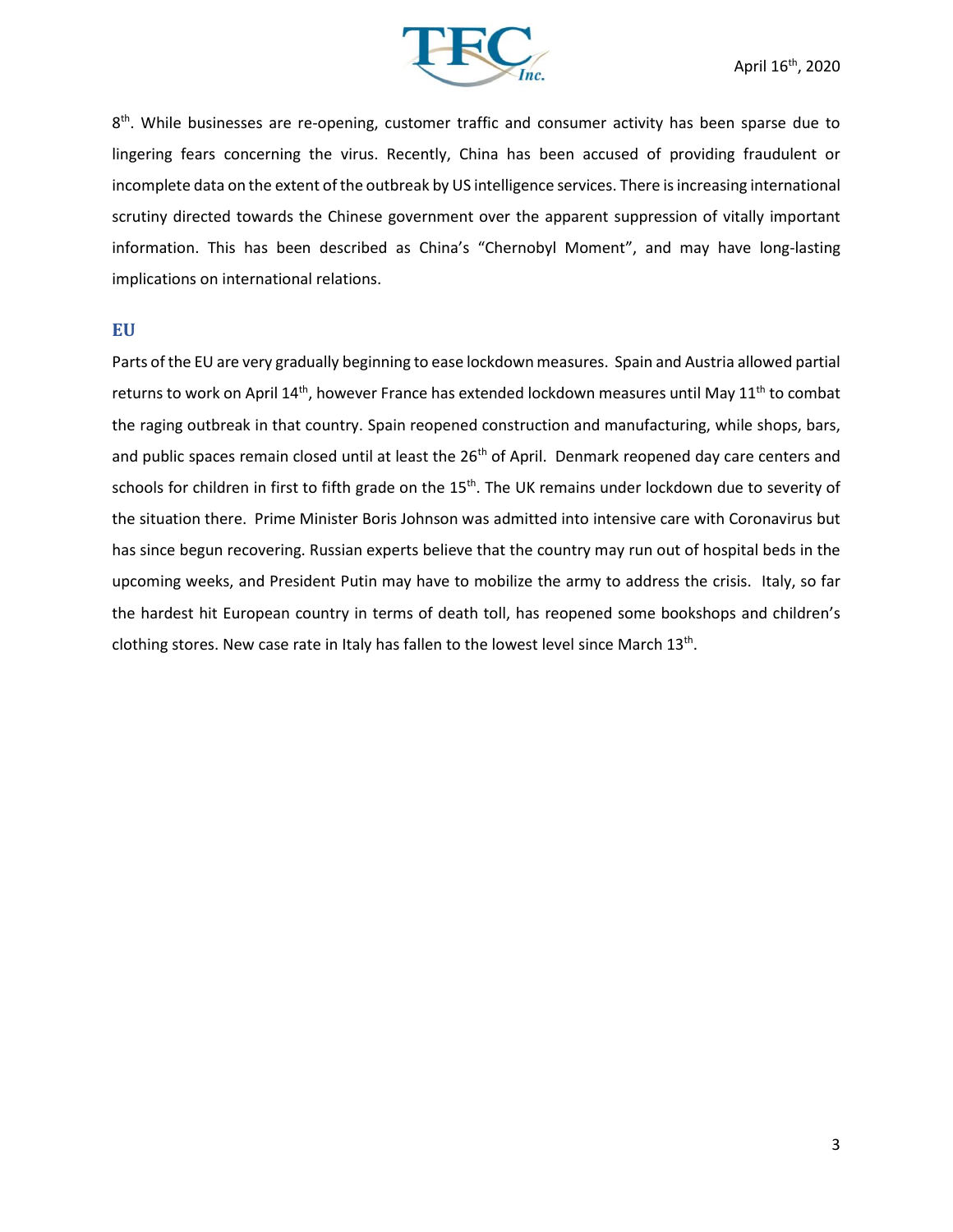

## **Seafood Market Status**

This section of the report will discuss the current state of the seafood market by species as of April 16<sup>th</sup> 2020.

### **Lobster**

The Canadian lobster industry is projecting that 70-100 million pounds of lobster will not be able to be sold into existing markets in 2020. In 2019, the total landings of Lobster were approximately 200 million pounds. This means that the economic potential of the lobster fishery for 2020 may be cut in half. Processors have requested that harvesters do not actively fish until the market recovers, and harvesters have been amenable to the idea. Currently, LFAs 36 and 37 around the Bay of Fundy have had their seasons delayed. Harvester groups are awaiting information from the Canadian government on aid packages to determine if they can afford to sit the harvesting season out. There are approximately 1 to 2 million pounds of live lobster in inventory and an unknown quantity of frozen product. Tail prices remain high, but the live market in the US and Canada remains stagnant. Live lobster is being bought for \$2-3.00/lb less than in February of 2020.

Demand for lobster in China has begun recovering, albeit at a very modest rate. During the peak of the outbreak in China, demand for lobster was effectively non-existent. As of early April, there has been an uptick in demand to approximately 10% of normal levels. While this is still far below a sustainably profitable level for exporters, it is an encouraging sign that the Chinese market for Canadian and US seafood may be recovering.

Market prices for lobster are at 10-year lows for April. According to Urner Barry, there has been a minor increase in sales of lobster tails, however at diminished qualities and discounted prices. The market for live lobster is experiencing tight supply and severely depressed prices. The lobster fishery in LFAs 31B and 32 are scheduled to open the  $19<sup>th</sup>$ , with landings designated for the live market. This additional supply may further depress prices; however it is unknown how aggressively license holders in that region will fish.

### **Crab**

Supply for snow crab is nearly non-existent. There is limited sales activity and the market remains unsettled. There appears to be some retail demand for seafood in the US, though it is unclear how this specifically relates to snow crab at this time due to the aforementioned lack of inventory. The US foodservice industry has collapsed, and restaurants providing take-out are only operating at 10-15% of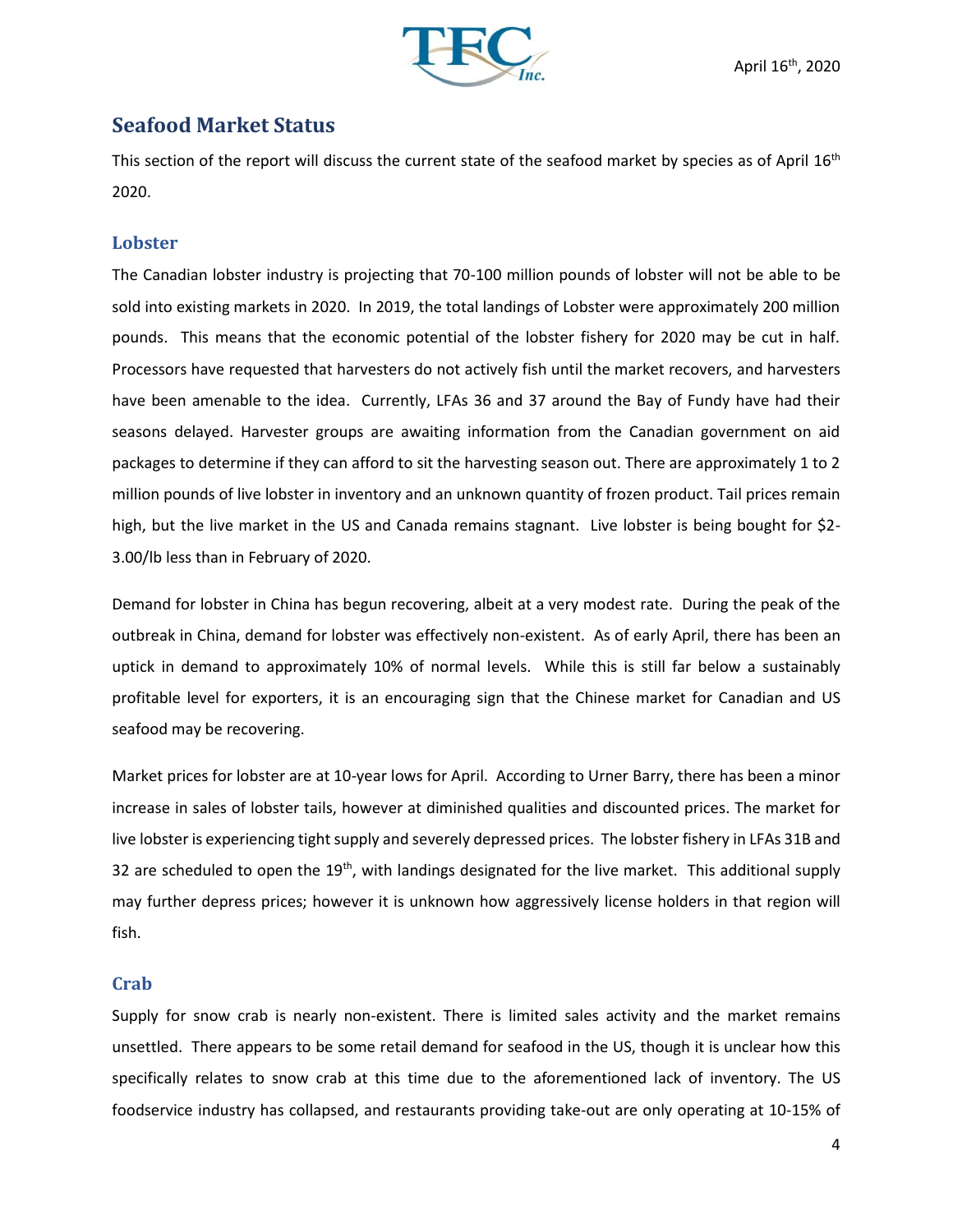

normal levels. This industry will rebound following the relaxation of quarantine measures, but it is unknown how long this recovery will take and if there will be any long-term changes in the market.

Nova Scotian harvesters have begun fishing for snow crab, but as the season has just started there is no information available regarding shore prices. That data will become available in the next several days. Snow crab areas 12C, 15, 16, and 16A have been delayed until May 1<sup>st</sup>. Area 12 will be open on the 24<sup>th</sup> and harvesters appear ready to fish.

#### **Shrimp**

The market for shrimp is weak. The foodservice industry is a major source of demand for shrimp and as previously mentioned is effectively crippled. The price for coldwater shrimp has not declined as precipitously as black tiger shrimp as it is more reliant on frozen retail sales and is a niche product. There is also limited supply of shrimp on the market as the new fishing season just began recently, and inshore fisheries in NL have been delayed. The depth of activity in the coldwater shrimp sector is unknown at this current time but will become more apparent as the fishery reopens in the near future.

#### **Bivalves**

The market for fresh shellfish and bivalves has collapsed. The foodservice industry is a major driver of demand for oysters, scallops, and clams, and remains shutdown in major metropolitan cities across the world. Scallops sold at the BASE seafood auction in Massachusetts are being purchased at very low prices, between \$4-5.00/lb less than the average for April. This may be the result of the season changing from 2019-2020 to 2020-2021 with an associated reset in fishing days. This has resulted in a flood of supply during a period of weak demand.

Oyster growers are being forced to store thousands of tonnes of product as demand has for oyster has disappeared. Some companies have had demand fall to less than 5% of normal levels for this time of year. There are concerns that price wars will emerge as oyster farmers try to shed excess inventory while the oysters are still a desirable market size.

There is currently limited available information for the clam market. The geoduck clam market has collapsed largely due to the status of the Chinese market. One shellfish company operating in the Pacific Northwest has been forced to lay off 200 of its 700 employees. Companies are trying to stay afloat by offering direct-to-consumer sales at discounts of up to 30% of normal price.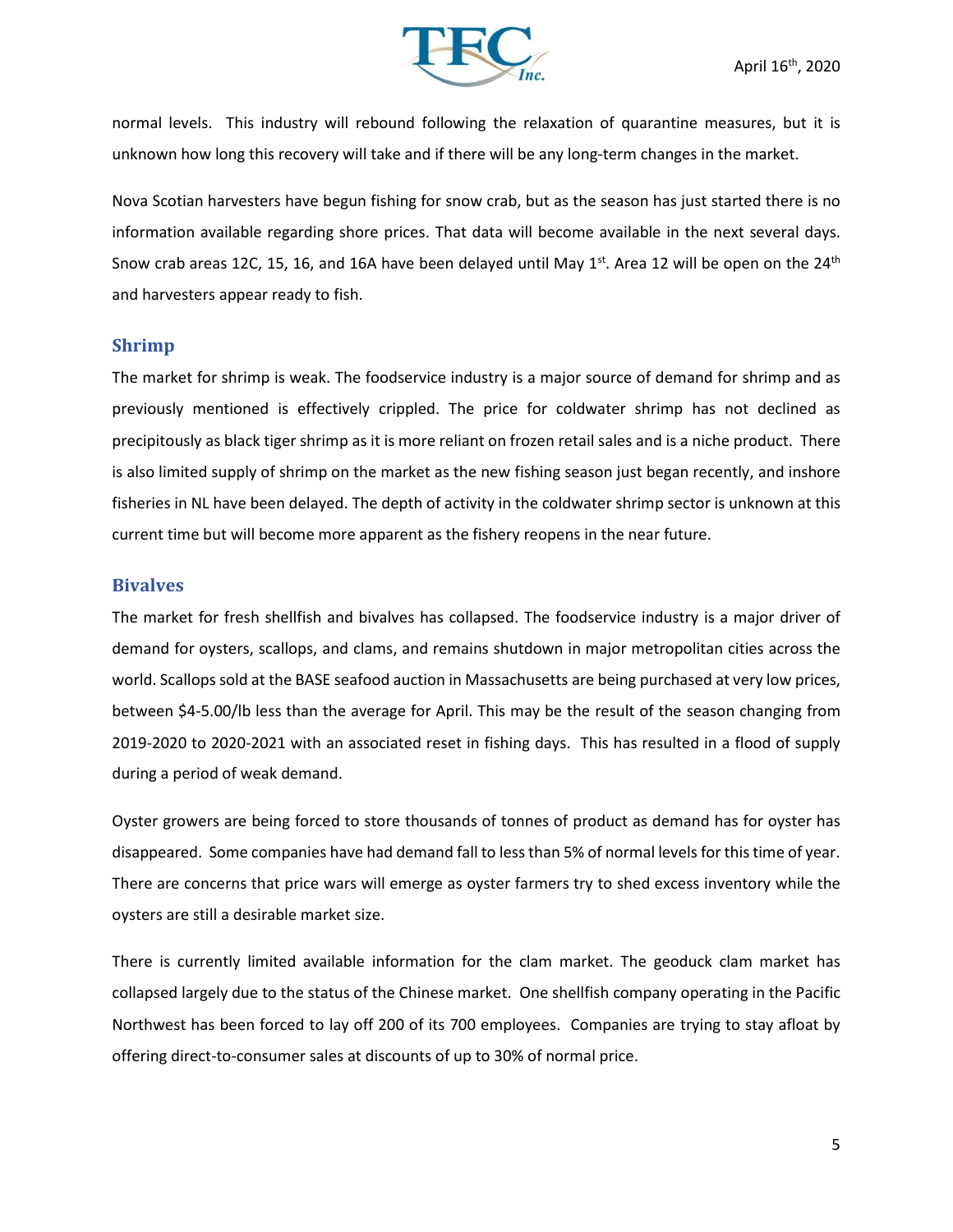

#### **Finfish**

Prices for finfish remain near or below 5-year record lows for April. Public seafood markets, restaurants, and casinos continue to close which is greatly reducing the demand for fresh product. Seafood markets are nearly fully stocked; however, the biggest buyers are not purchasing product due to shutdowns. As most restaurants in the US or Canada have been forced to switch to take-out services, seafood sales have suffered due to being a less popular take-out item. Some distributors have lost 90% of their buyers ahead of the April busy season. Restaurants in New York have begun testing a new product in the form of readyto-make meals containing salmon and instructions that can be delivered to customers. There appears to be demand for this product.

Tuna and halibut are experiencing 5-year record lows for market prices. The Japanese sushi market, the dominant driver of demand for bluefin tuna, has been hit hard by the pandemic and demand has vanished. Halibut is being sold for between \$6-7.00/lb (USD) in the US, while Tuna is going for between \$8-9.00/lb (USD). Swordfish price has demonstrated slightly more resiliency, though the level of volume moving through the market is unknown at this time.

Whitefish products have experienced drops in prices but are still moving in the frozen retail sector. There has been an increase in available product, but demand is weak. Canadian salmon and trout prices have declined as well, again due in large part to the struggles of the foodservice industry. Haddock, monkfish, and pollock fillets also experienced price declines.

### **Processing Sector**

There is a high level of concern about the potential spread of coronavirus among members of the seafood processing industry. Typically, processing plants require employees to stand in near proximity to one another, which is conducive to the spread of the highly infectious virus. In order to maintain proper physical distancing measures, many plants that are planning to open will be operating at 50% capacity or less. Personal Protective Equipment (PPE) has become scarce due to high demand, and processing plants are having difficulty in acquiring PPE.

The processing sector has historically been reliant upon foreign workers to fully staff the facilities. It has become increasingly difficult to incentivize foreign workers to come to Canada to work in processing plants. Temporary foreign workers have been given exemptions allowing them to travel to Canada, but they are subject to 14 days of self-isolation upon arrival to the country. This two week delay represents an unproductive period that would accrue significant cost for either the worker or the sponsoring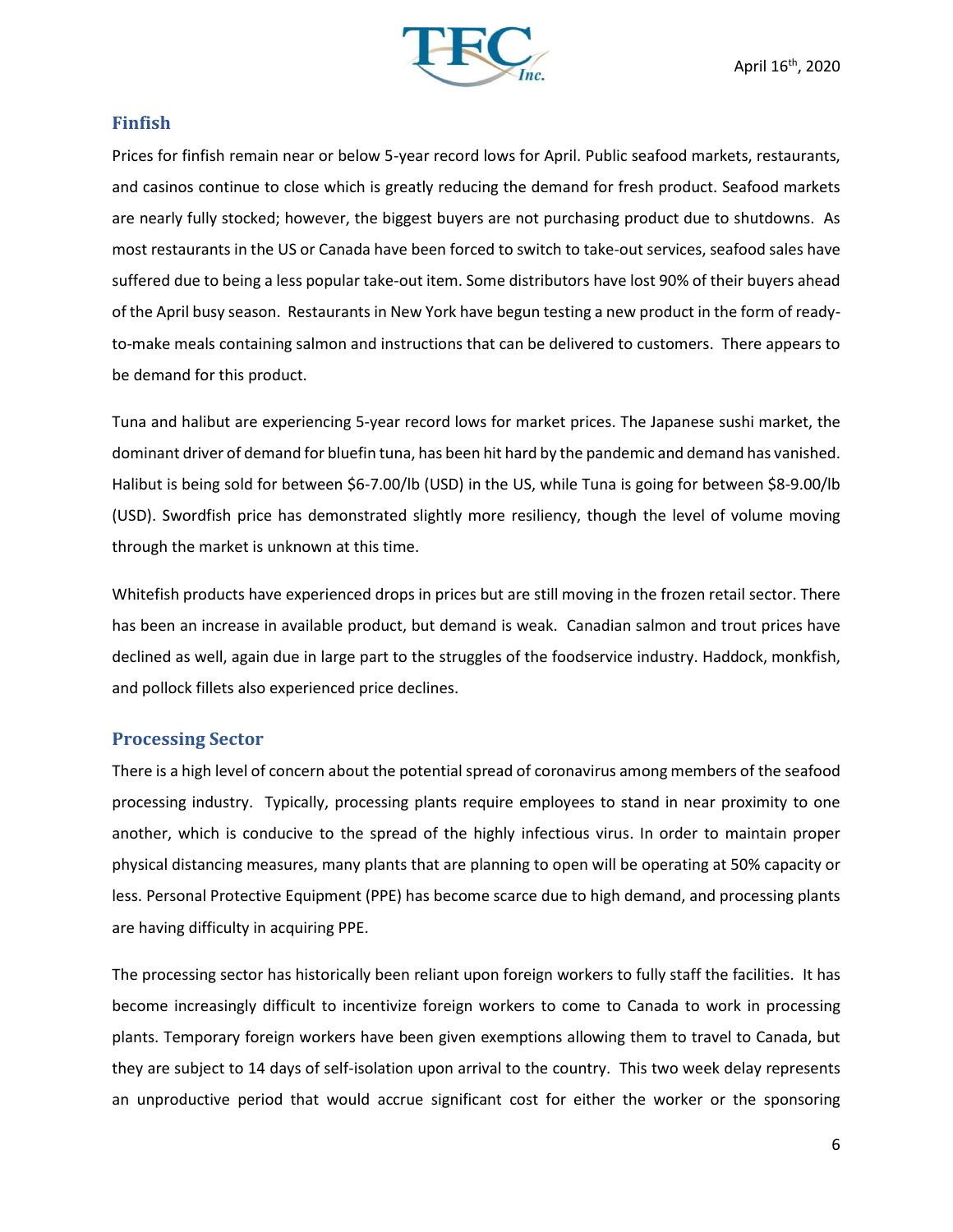

employer. This, along with the prospect of separation from their families during an unsettled time, has created disincentives to working in Canada that employers are finding difficult to overcome.

Shutdowns have occurred in processing plants in the US and Canada after employees were diagnosed with the virus. A plant in Quebec has completely closed to one confirmed case. One of the largest pork production plants in the world was shut down in the US after cases were confirmed there. The average age of processing plant workers tends older, with some individual plant workforces averaging more than 60 years in age. As the virus has a significantly higher mortality rate among people ages 60 and up, processing plant workers have been vocal in the concerns they have for their own well-being. There have been calls to delay or cancel some fishing seasons as a method of preventing the virus from decimating the processing plant workforce.

Apart from the health and labor concerns, the seafood market itself is in poor condition. Demand is heavily depressed due to what amounts to a shutdown of the foodservice industry. Seafood plants rely on pushing heaving volume of product to achieve profitable margins. Plants are being forced to make difficult decisions regarding product acquisition levels and selling price. By either spreading out purchases or slashing prices, plants may be able to stay afloat in this abnormal market. A more prolonged period of lockdown would hamper the effectiveness of this short-term solution, and at that point processing plants may begin to fail.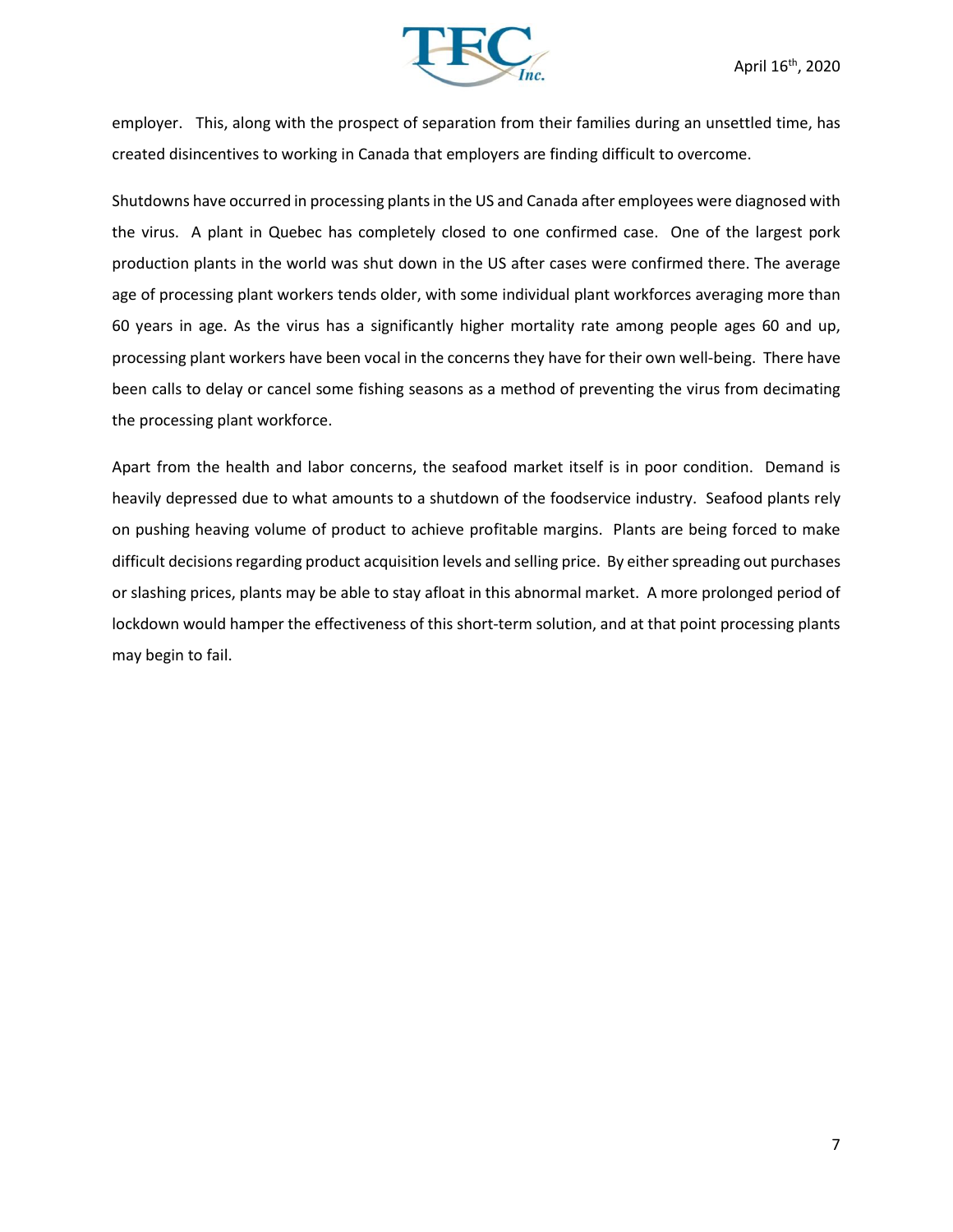

## **Potential Impacts on First Nations**

Lobster harvesters in Northwest Nova Scotia have requested that the federal government pay employment insurance benefits instead of forcing them to confront the dangers of coronavirus and weak market conditions. 88% of the roughly 500 harvesters belonging to the Gulf Nova Scotia Fishermen's Coalition preferred receiving federal assistance compared to fishing at this current time. The details of the request have been kept confidential, and it is unknown at this time if First Nation groups would receive preferential access to this aid package.

The snow crab fishery in Nova Scotia has begun, and the Gulf of St. Lawrence fishery will be opening on the 24<sup>th</sup> of April. The NL snow crab fishery has been delayed until at least May 1<sup>st</sup>. In order to prevent a glut of supply from further crashing the crab market, processors will require harvesters to limit the length of their fishing trips. It was originally proposed that harvesters would fish set schedules and rotate, however this idea was rejected. The effects of shortened fishing trips will be tighter margins for harvesters as fixed operating costs will be the same regardless of trip length and potential landings will be limited. Processors have expressed concern over the difficulties of implementing necessary social distancing practices in cramped processing facilities, particularly because of the prevalence of older individuals who make up the majority of the workforce.

Several fisheries that have noteworthy levels of First Nation participation will open in the next several weeks. These fisheries are a highly important source of revenue for these communities and there are only limited streams of revenue from non-fishery sources for these communities. These fisheries provide employment and fund important community programs. As such, it is important to understand how the ongoing pandemic may affect the status of these fisheries. The table below lists the total number of licenses for the fishing areas opening in April, the number of licenses held by First Nation communities, total landings for the fishing region based upon most recent data, landings per license, and revenue per license

| <b>Species</b> | <b>Fishing</b><br>Area | <b>First</b><br><b>Nation</b><br><b>Licenses</b> | <b>Total</b><br><b>Licenses</b> | <b>Most Recent Available</b><br><b>Landings (lbs)</b> | Landings per<br>License (lbs) | 2019<br><b>Shore</b><br><b>Price</b> | <b>Revenue</b><br>per<br>License<br>(2019) |
|----------------|------------------------|--------------------------------------------------|---------------------------------|-------------------------------------------------------|-------------------------------|--------------------------------------|--------------------------------------------|
| Lobster        | 23                     | 58                                               | 669                             | 18,142,000                                            | 27,118                        | $$7.00/lb +$                         | \$189,826                                  |
|                | 24                     | 31                                               | 635                             | 18,680,000                                            | 29,417                        |                                      | \$205,919                                  |
|                | 26A                    | 14                                               | 714                             | 16,561,000                                            | 23,195                        |                                      | \$162,365                                  |
|                | 26B                    | 6                                                | 227                             | 3,703,766                                             | 16,316                        |                                      | \$114,212                                  |
|                | 32                     | 3                                                | 157                             | 2,420,651                                             | 15,418                        |                                      | \$107,926                                  |
| Crab           | <b>CFA 12</b>          | 17                                               | 245                             | 45,787,807                                            | 186,889                       | $$5.00/lb +$                         | \$934,445                                  |